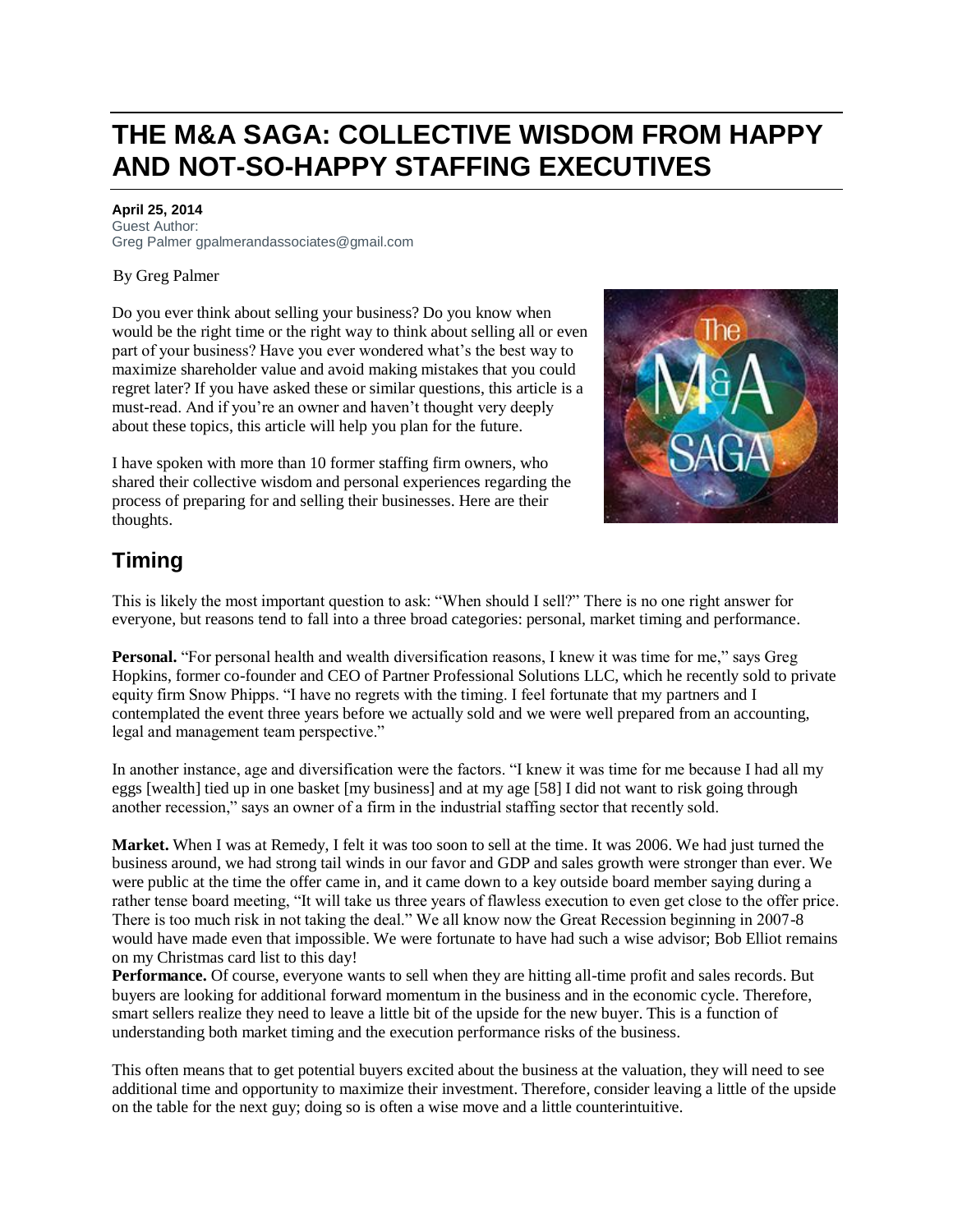"Our situation was really unique and interesting," says Dan Campbell, founder and CEO at Hire Dynamics, which sold its Nevada offices to EmployBridge. This sale was particularly interesting, considering Hire Dynamics and EmployBridge compete head-to-head in the southeastern U.S. "We compete like crazy in Georgia and surrounding states with EmployBridge, but we wanted to narrow our geographic focus. So we decided to sell the offices that were hard to manage from Atlanta."

## **Advisors**

Being able to rely on strategic advice through this process is critical. The fact is that most often, the buyer is going to be more experienced than the seller. So do yourself a favor and get the best M&A attorney you can find. It helps if they have staffing industry experience, but minimal experience doing transactions is a must. Also, be sure to seek out a personal business tax advisor to help you structure the most tax efficient deal and help you understand what your net after-tax proceeds will be. Investment bankers are also very important to most sellers. Banks will help you put all the key information of the business together in an organized and easyto-read fashion.

They also play an important role in negotiating and communicating to the buyer universe and helping to get the deal closed.

"It's very delicate and important to negotiate a fair deal when emotions are running high during the negotiations. Our bankers [Childs Advisory Partners and in particular Dave Phillips] did great job of keeping us informed, our emotions in check and guiding us along the way," Hopkins says.

Not having an advisor to smooth the way can be disastrous. "I wish I had hired an accounting and tax advisor [from the outset] to help me understand the after tax and net of all fees, post- close amounts," discloses an anonymous, frustrated seller. "I wasted a lot time and money because when the offers came in, I was stunned to learn for the first time that the total net proceeds [would not] meet my personal goals, so I had to stop the process and I did not sell the business. It was a very frustrating and emotional time for me and my family."

### **Determining the best buyer**

This process can be a difficult one. The right buyer can make the process easier. But there is no right or wrong answer when it comes to what would be the best buyer for your organization. It boils down to the combination of valuation, deal structure, vision for the business, cultural match and timing for both the buyer and seller.

Many considering a sale wonder if it is better to sell to a strategic (competitor) or a financial (private equity) buyer. The answer varies depending on the situation. Hopkins says, "We found it all with the private equity firm Snow Phipps. They had just bought HC Tech and wanted more scale in healthcare IT. We were the perfect match for each other."

"We were happy selling to a competitor," says Leo Sheridan, founder and CEO of Advanced Group of Companies, a diversified professional staffing firm headquartered in Chicago. Sheridan sold his healthcare MSP practice to MSN Healthcare in 2007. "They understood better than anyone the value of the business we had built and they wanted the management team as well. MSN was able to maximize our unique offering across their national platform. Some- thing that would have taken us years to do on our own," Sheridan says.

It took an offer from a competitor for Sue Burnett, founder and CEO of Burnett Specialists, to consider selling, but she opted to sell to her employees instead. "My employees were more like family to me than staff," she says. She was not ready to retire, and her employees wanted to know what the future held for the company. "I decided I wanted a vehicle to transfer the business to the team who helped build the company." So they decided to create an employee stock ownership plan (ESOP) and sell the business to it. "Now many of our staffing employees are the owners, and I still run the company." More than three years later, Burnett has no regrets.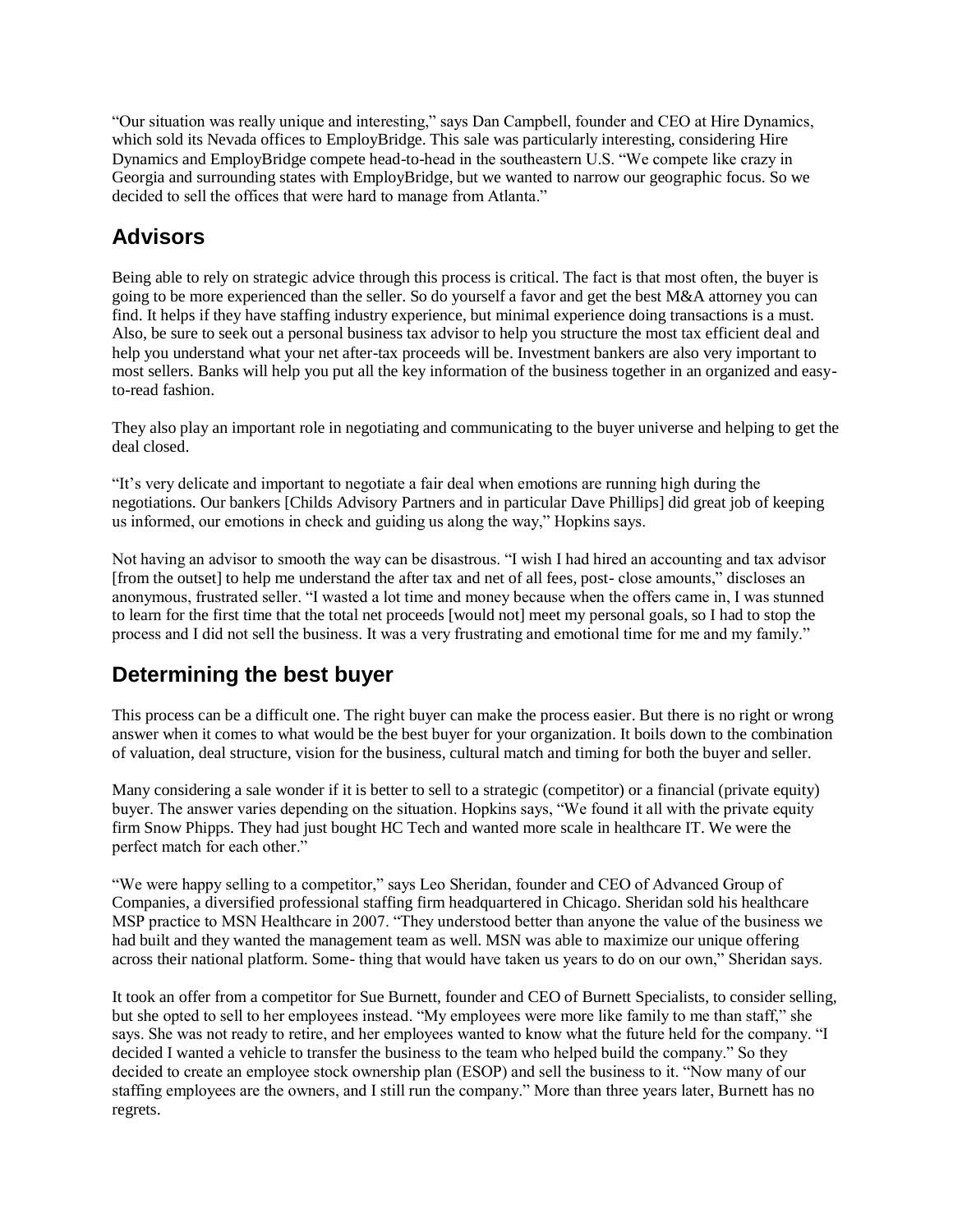Another consideration when selling is cultural fit "I wish when I sold my business the buyer had an operating partner who could have helped in scaling the business," says Michael McBurnie, founder of Progressus, a school therapy-based staffing company, which he sold to Sylvan Learning. McBurnie found that the buyer did not understand his business. This created its own set of problems, such as having to constantly explain the staffing business to them, he explains. It would have made a world of difference to have a buyer that understood the industry, he rues.

But there are those who have no regrets. Take Campbell for instance. "EmployBridge has taken great care of our former colleagues and they have done a good job growing the business," Campbell explains. "The EmployBridge management team and our management team look at the world through a similar cultural lens and for that reason I feel the transition went well for everyone involved, our shareholders, former employees and the buyers."

#### **Valuation, earn-out & more**

To make this a win-win for all parties concerned, it is important to determine what the valuation will be. This is very tricky, as is weighing one offer against another. This is one of the reasons having tax, legal and investment banking advisors is so important. They can help sellers understand and properly structure transactions. The advisors also serve to keep emotions in check during a highly stressful time. Valuation ranges will vary widely by size, growth rates, EBITDA margins and verticals. Investment bankers can advise you on what to expect up front before the process begins.

It's rare in today's market that anyone receives a 100 percent cash deal structure without an earn-out (the promise of a future payment based upon achieving future financial targets post close). But an earn-out is not without its risks for the sellers.

In the case of Sheridan, he was disappointed not to receive his full earn-out from his sale to MSN Healthcare. "I'm certain it was the right time for us to sell but once the business was sold the earn-out was outside of our control and was left in the hands of the buyer to perform." MSN during the recession had to file for bankruptcy protection, which ultimately cost the sellers maximum value.

McBurnie had to deal with different issues that also hurt his earn-out. "Unfortunately, [the buyer] made key changes from day one that hurt the business' performance before they completely under- stood our company. … My earn-out was based on net profits that were completely out of my control and the new company weighted us down with overhead burden from day one. I will be smarter the next time around."

While rare, strategic buyers will sometimes buy 100 percent of the firm. For example, On Assignment bought 100 percent of the outstanding shares of Apex Systems in March 2012 for cash and stock equaling approximately \$600 million. Most private equity buyers will ask management to roll 20 percent or more of their equity forward for a minimum of three to seven years. Add in the likelihood of an earn-out and it's easy to see why picking the right buyer is so critical.

### **Getting ready**

The best advice is to get and keep yourself ready for when the call comes or when the time comes. You often can't plan exactly when that moment will be. You should run your business using sound judgment and fundamentals, and keep one eye on the future for what for most of you will be an inevitable event.

And if something is likely to be inescapable in business, gaining an understanding of the process is smart. Even though he used a broker, McBurnie wishes he had comprehended the M&A process better. That might have changed many things. "When I sold Progressus [I was not completely prepared for] the time away from my core business and the energy it took meeting with multiple buyers over several months. … I might have kept the company longer had I fully understood the process," he says.